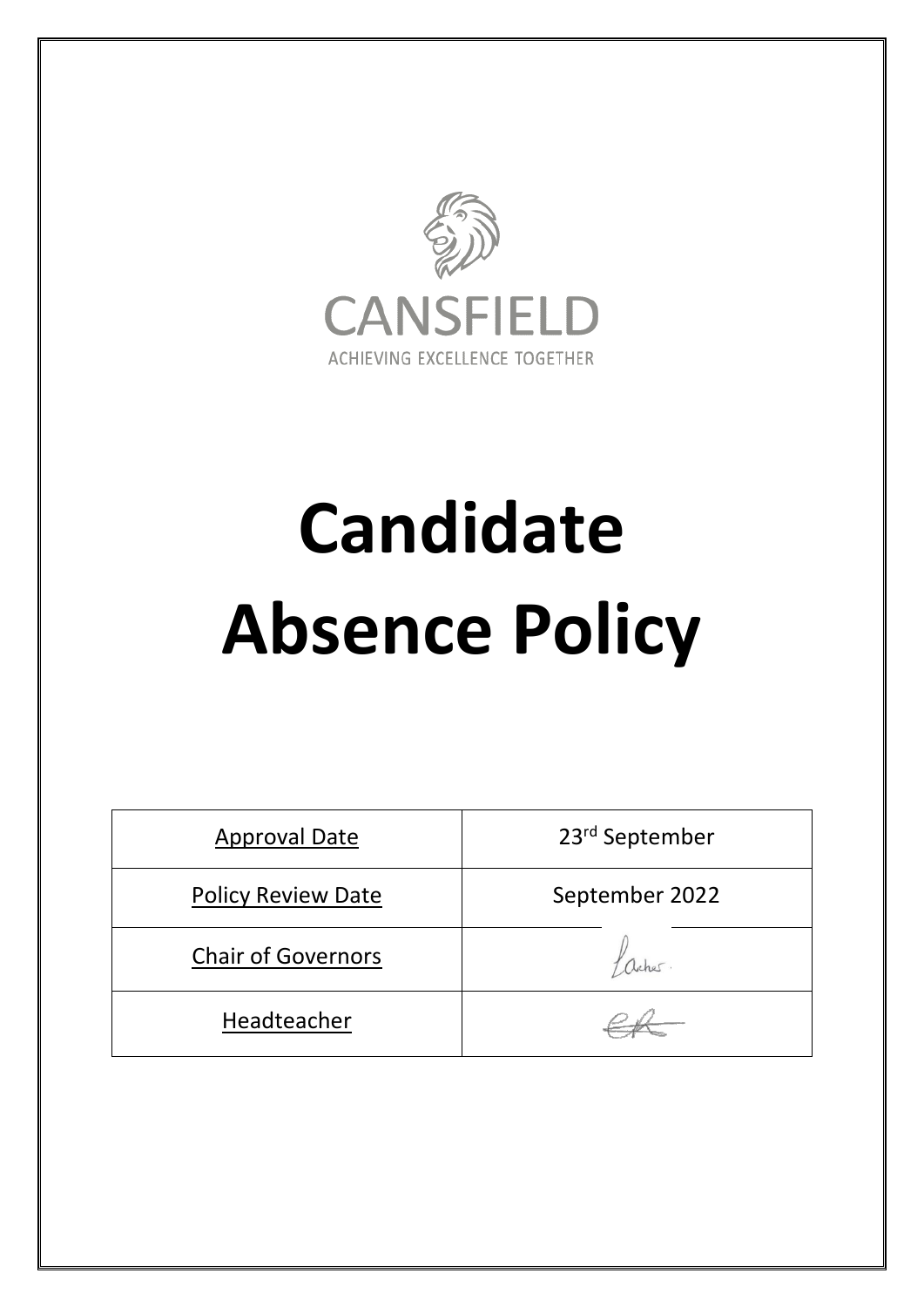## **1. Key Staff Involved**

| Role           | Name(s)              |
|----------------|----------------------|
| Head of Centre | Dr G Baker           |
| Exams Manager  | <b>Miss L Archer</b> |
| SLT member(s)  | <b>Mr C Lomas</b>    |

## **2. Purpose of the Policy**

The purpose of this policy is to confirm the arrangements for candidates who are absent from an examination at Cansfield High School .

An absent candidate may subsequently arrive once the exam is underway, becoming a late or very late arrival, at which point Cansfield High School reserves the right to exercise discretion whether to allow a candidate who arrives after the start of the examination to enter the examination room and sit the examination. (See **Candidate Late Arrival Policy**).

Based upon the circumstances for the absence, and subject to the required conditions being met, an application for special consideration may also be made to the relevant awarding body.

## **3. Identifying and dealing with candidate absence**

Exam Registers are completed within 5 minutes of the start time of the exam. Any absent students are reported immediately to the Attendance Officer who contacts home. Should we get no response, the relevant Pastoral Head of Year will make a home visit, and where necessary and if required, will bring the absent candidate into school. The Head of Centre is made aware at all times of any absent students.

A candidate will be considered absent from an examination if:

- They do not arrive to the examination before it is complete
- If a parent/carer informs the school that a candidate is going to be absent from a written exam.

Once a candidate is identified as absent from an examination, the following action will be taken:

 The candidate will be contacted immediately as to their whereabouts and as far as possible arrangements made to ensure their immediate arrival

If a candidate fails to sit an examination, the following action is taken:

- A confirmed candidate absence is clearly recorded on the attendance register which is sent to the examiner/marker
- The candidate absence is noted on the seating plan by crossing through the candidate details

#### **4. Roles and Responsibilities**

### **4.1 Overview**

It is the responsibility of the following member(s) of staff to deal with candidate absence once it has been identified:

- Office staff must inform the EM and/or a member of the Senior Leadership Team straight away if this is recorded on the school absence line
- EM to following the appropriate stake holders